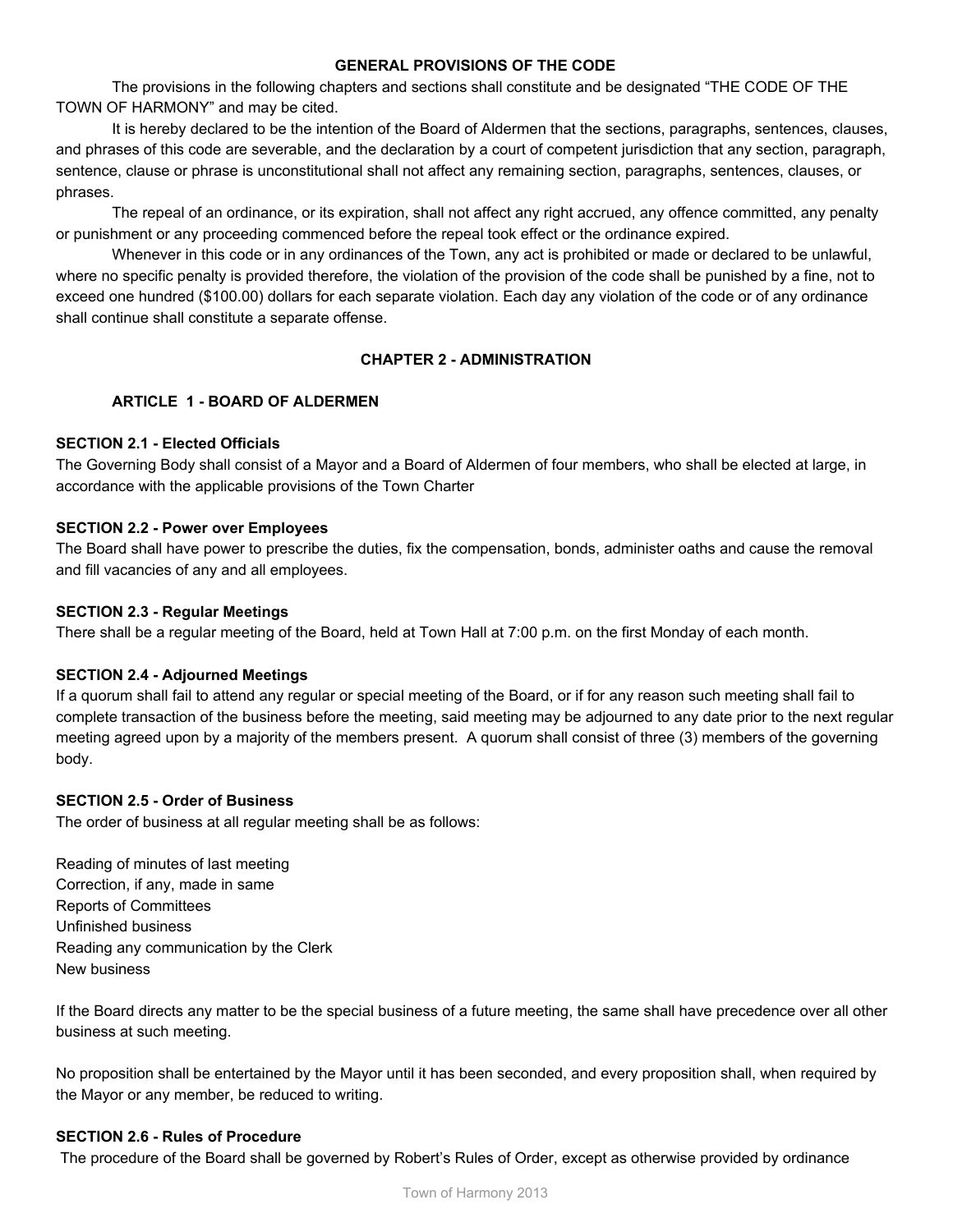# **SECTION 2.7 Previous Questions**

The previous question may be called at any time by a majority of the members present. The "ayes" and "nays" may be called for by any member.

# **SECTION 2.8 Motions have Precedence**

When a question is under consideration, no motion shall be received, except as follows:

To lie on the table To postpone to a time certain To postpone indefinitely To refer to a Committee To amend To strike out or insert To divide

Motions for any of these purposes shall have precedence in the order named.

#### **SECTION 2.9 Motion to Adjourn**

A motion to adjourn shall always be in order and shall be decided without debate.

#### **SECTION 2.10 Committees Appointed by Mayor**

All Committees shall, unless otherwise ordered, be appointed by the Mayor. All reports of Committees shall be written or verbal, and Committeemen shall receive such compensation for extra and special service as the Board may designate.

#### **SECTION 2.11 Election**

Regular municipal elections shall be held in the Town bi-annually in odd-numbered years, and shall be conducted in accordance with state law governing municipal elections. The mayor and members of the town council shall be elected by the bipartisan election and runoff election method.

At each regular municipal election in the town, a mayor shall be elected for a term of two (2) years by and from the qualified voters of the city voting at large.

At each regular municipal election in the town, there shall be elected four (4) members to the town council, to serve for terms of two (2) years each.

#### **SECTION 2.12 Resignation of Members**

If any vacancy should occur in the office of mayor or aldermen in the town, the town council, before filling the vacancy, shall give public notice of the same in some newspaper published in the county at least fifteen (15) days before the date fixed for the filling of such vacancy. After giving this notice, the council may then proceed to fill the vacancy in accordance with state law. Resignation of any member of the Board shall be in writing.

### **SECTION 2.13 Aldermen: Compensation of**

The Aldermen shall be paid at the rate of \$100.00 per meeting attended. The Mayor shall receive \$150.00 per meeting attended. Mayor or Aldermen may be paid \$35.00 for any special meetings attended. Also either may be paid \$10.00 an hour for all other work done.

#### **SECTION 2.14 Mayor Pro Tempore**

In accordance with state law, the town council shall appoint one of its members as mayor pro tempore to exercise the functions of mayor whenever the mayor is absent or unable for any reason to discharge the duties of his office.

#### **SECTION 2.15 Disqualifications**

If any member of the Board shall move his residence from the Town, his office shall at once be declared vacant, and shall be filled at by Sec. 2.12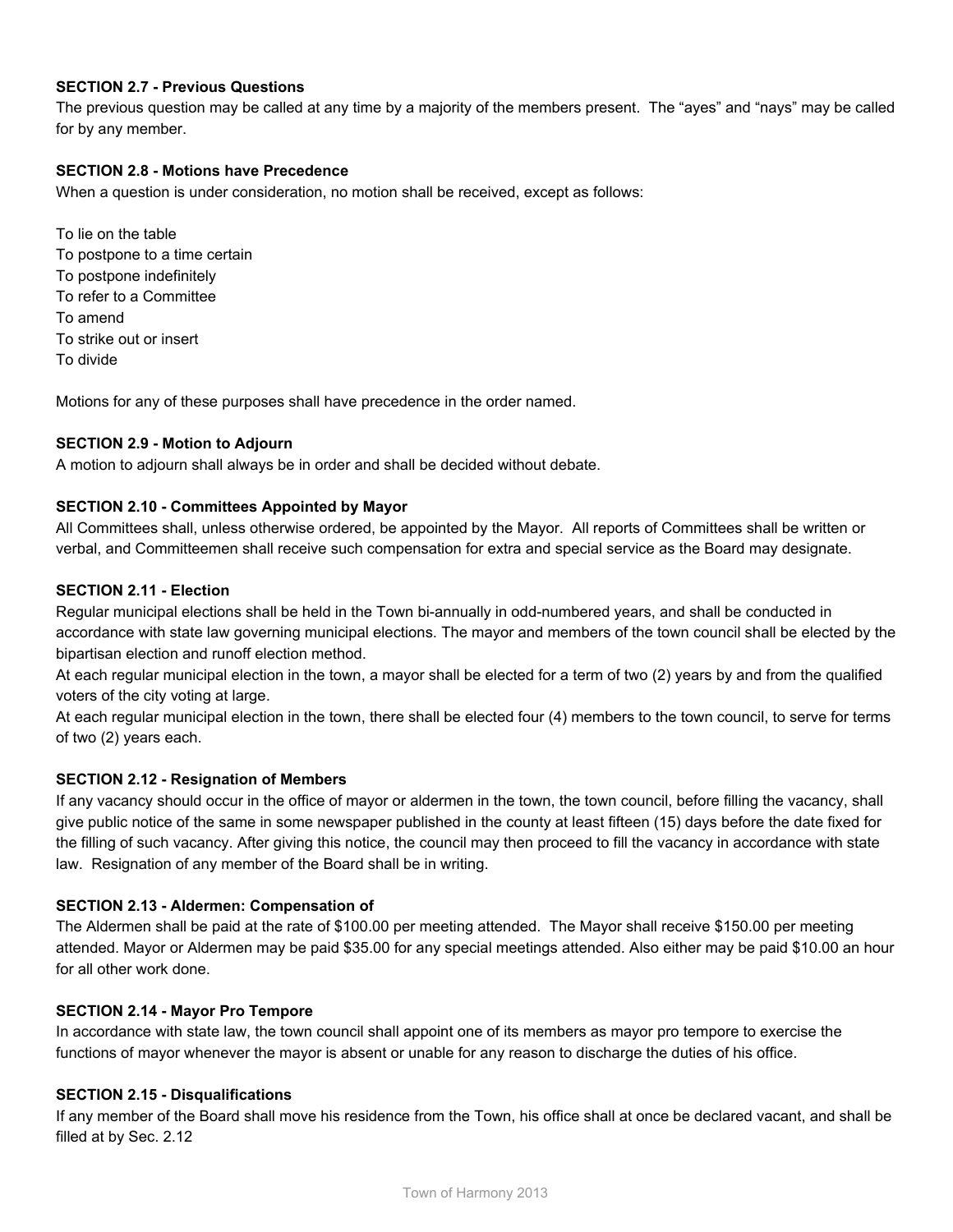### **SECTION 2.16 Duties of Mayor**

Mayor shall preside at meeting of the town council, but he shall vote only when there is equal division upon any question before the council. He shall vote in no other case except where otherwise authorized by law, and may not vote to break a tie vote in which he participated.

# **ARTICLE 2 ORDINANCES**

### **SECTION 2.17 Every Ordinance to be in Force; When**

Every ordinance shall be in force immediately upon its passage, except as otherwise hereinafter provided, or as provided by applicable General Statutes.

#### **SECTION 2.18 Ordinances Confined to one Subject**

All ordinances shall be confined to one subject except appropriation ordinances which shall be confined to the subject of appropriations only.

#### **SECTION 2.19 Ordinances: Official Copy**

The Code, which shall at all times be kept up to date by the Town Clerk, shall be the official Code of the Town.

## **SECTION 2.20 Ordinances; Adding to; Title**

Any ordinance which is proposed to add to the existing Code a new chapter, article or section shall indicate, with reference to the arrangement of the Code, the proper number of such chapter, article or section. In addition to such indication thereof as may be contained in the text of such proposed ordinance, the same shall be shown in concise form above the ordinance.

## **SECTION 2.21 Repeal or Ordainment of Chapter, Articles or Sections**

Not more than one chapter, article or section of the Code shall be amended, repealed or ordained by any one ordinance, unless such chapters, articles or sections are consecutive.

# **ARTICLE 3 OFFICERS AND EMPLOYEES**

#### **SECTION 2.22 Chief Executive of Town**

The Mayor shall be chief executive official of the Town and as such shall have the powers and duties conferred upon the office of mayor under the General Statutes of North Carolina.

#### **SECTION 2.23 – Town Clerk and Financial Officer; Appointment**

At the first meeting of the Board after their election and qualification, or as soon thereafter as possible, they shall appoint a Town Clerk and a Financial Officer. Before entering upon his duties, the Town Clerk and Financial Officer shall take and subscribe to the same oath as is required for members of the Board of Aldermen.

# **SECTION 2.24 Offices of Town Clerk and Financial Officer**

The Town Clerk and Financial Officer shall be appointed annually by the Board.

The Town Clerk shall:

All checks shall be signed by the Mayor and countersigned by the Town Clerk The Town Clerk shall give receipts for all monies paid to him in his capacity as Town Clerk Shall receive payments, post payments and keep an accurate account of all sewer customers Perform all duties assigned to him in job description at time of hiring

The Financial Officer shall:

All checks shall be signed by the Mayor and countersigned by the Financial Officer

Keep true, accurate and just books of accounts of the dealing and transactions of the town, which books shall show at all times the true condition of the said town, its resources and liabilities and the disposition and use of the monies coming under the control of the town.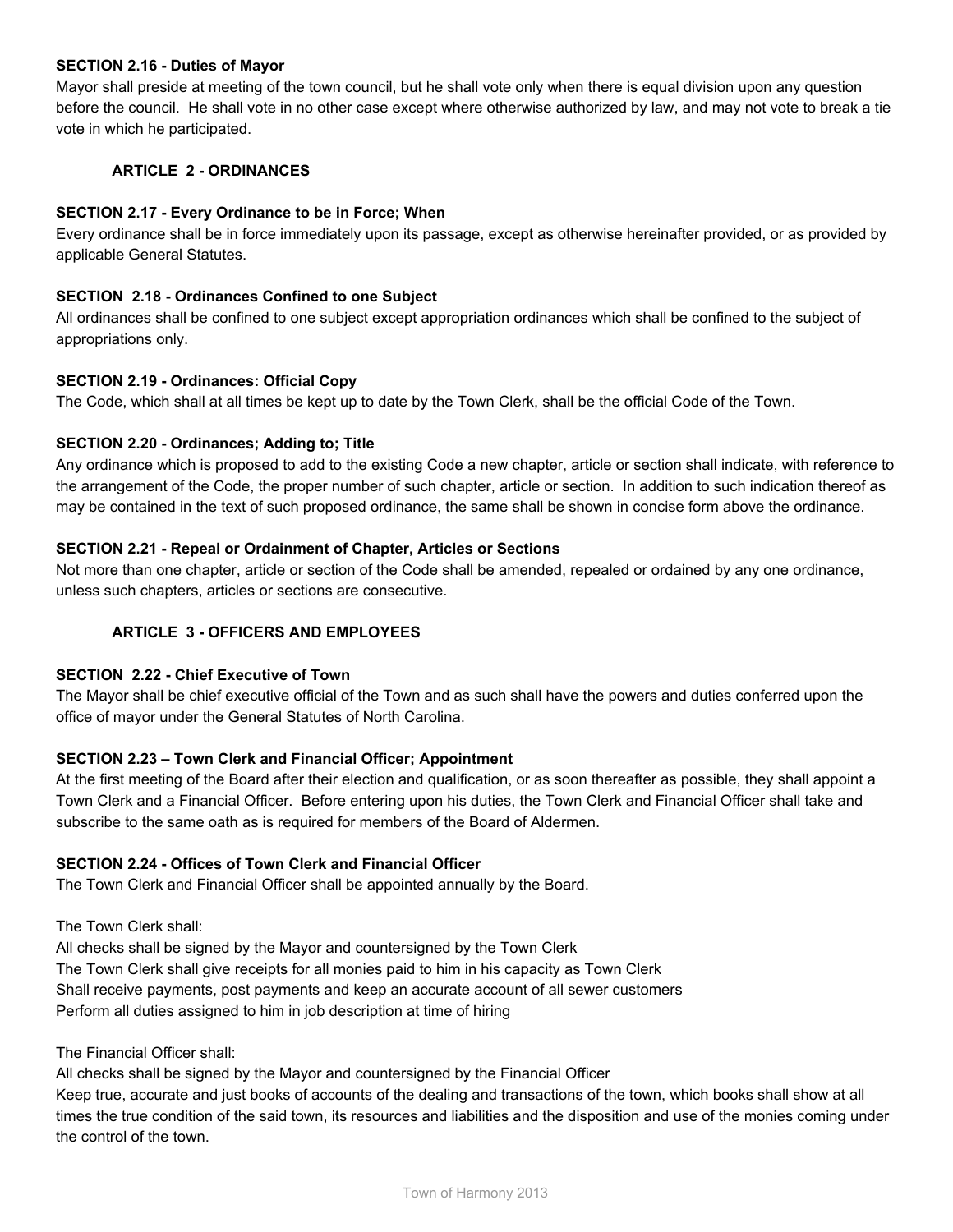Disburse funds for the various purposes of the Town only when an appropriation for such purpose has been made in the annual budget and the disbursement is authorized by the Board. Perform all duties assigned to him in job description at time of hiring

# **SECTION 2.25 Tax Collector Duties**

All taxes are collected by Iredell County Tax Department for Town

# **ARTICLE 4 PERSONNEL POLICIES AND REGULATIONS**

# **SECTION 2.74 Demotion and Dismissal**

A permanent employee whose work is not satisfactory over a period of time shall be notified as to how his work is deficient and what he must do if his work is to be satisfactory. If, after suitable notice, the permanent employee continues to be negligent or fails to do work up to the standard of the classification held, he may be demoted or dismissed by the Mayor and Board.

# **SECTION 2.75 Dismissal Because of Outside Employment**

The work of the Town shall have precedence over the other occupational interests of employees. All outside employment for salary, wages, or commission and all self-employment must be reported to and approved by the Mayor and Board of Aldermen. Conflicting outside employment shall be grounds for dismissal.

# **ARTICLE 5 BOARDS AND COMMISSIONS**

## **SECTION 2.80 Zoning Board**

The Town Zoning Board shall consist of five (5) member appointed by the Mayor and Board of Aldermen. Members work under the Iredell County Zoning Board under an Inter local Agreement for Implementation and Enforcement of Zoning within the Town of Harmony adopted January 4, 2010.

Amended

August 27, 2013 - Disband Harmony Zoning Board of Adjustments (Harmony Planning Board) and allow the Harmony Town Council to act as the Zoning Board of Adjustments.

November 4, 2013 Allow Town Mayor to act as Chairperson.

# **SECTION 2.81 Duties of Zoning Board**

Three (3) members represents quorum. Rezoning, expansion of non-conforming use, special use permit, variance, and change in non-conforming use hearing

Section 2.82- Harmony Community Center Board

The board shall be made up of local citizens. They shall operate under the approval of the Mayor and the Board of Alderman

# **ARTICLE 6 PURCHASING**

#### **SECTION 2.90 Purchasing**

Before any order is given for items to be paid by the Town or any purchase made by any Town employee a purchase order must first be obtained from the Financial Officer. Any town employee purchasing goods without a purchase order from the Financial Officer will be held responsible for the cost of same.

#### **SECTION 2.91 Disbursement of Funds**

In accordance with the Local Government Budget and Fiscal Control Act, no bill or claim against the Town may be paid unless it has been approved by the officer or employee responsible for the function or agency to which the expense is charged. No check or draft of the Town shall be valid unless it bears on its face the certificate of the Financial Officer as follows:

*"This disbursement has been approved as required by the Local Government Budget and Fiscal Control Act."*